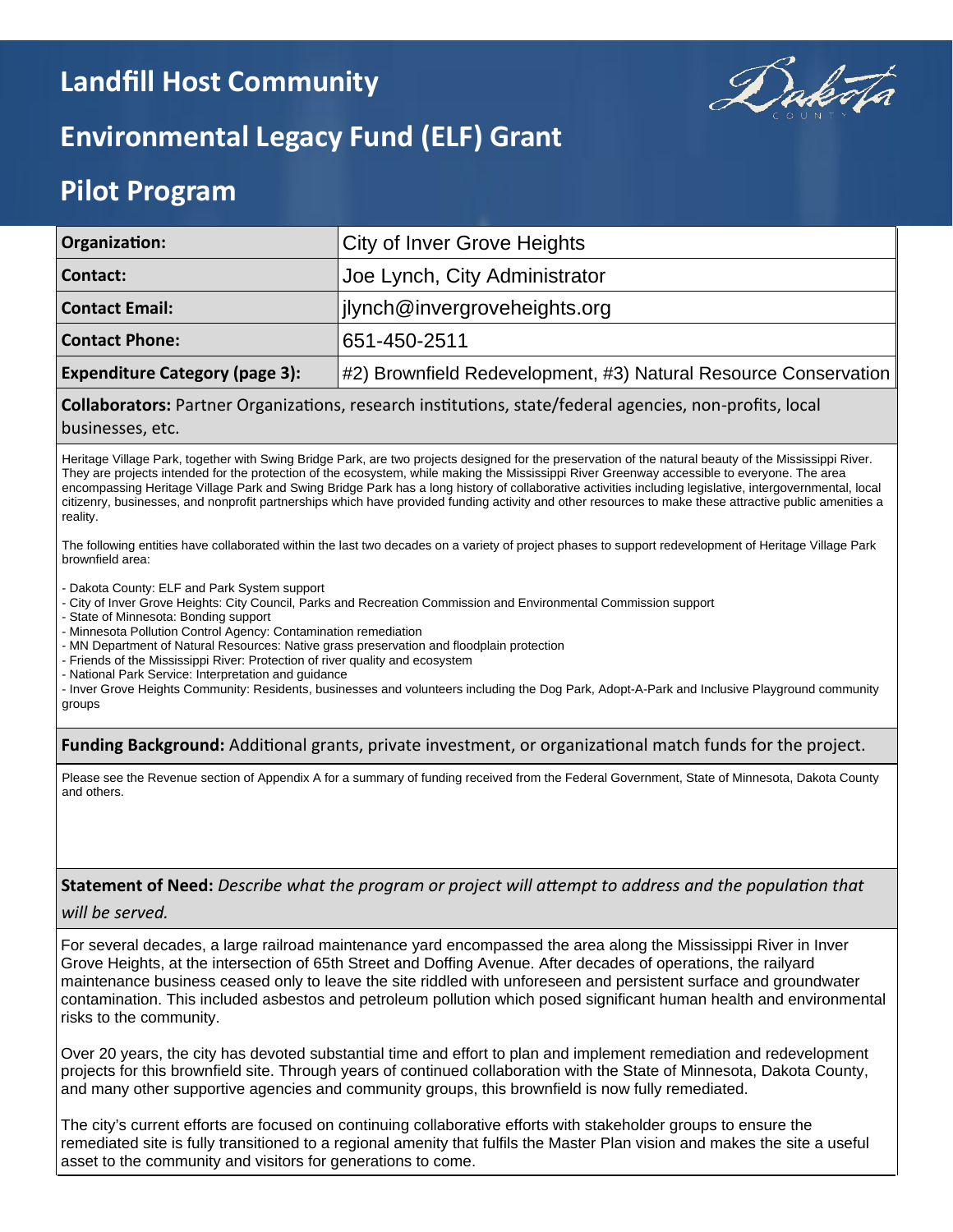**Program Description:** *Describe the project or program including information on how it will be implemented. Include information on what the desired outcome is.* 

Phase 1: Site Acquisitions (2000 - 2019)

In the early 2000's, the city acquired the Heritage Village Park property through the State of Minnesota's tax forfeiture process with the intent to remediate and redevelop the area into a community park. By 2019 the city acquired all 25+ adjacent properties to expand the Heritage Village Park property into 65 contiguous acres of parkland.

Phase 2: Site Remediation (2000 – 2018)

Remediation plans were completed for all properties upon acquisition. The MPCA and Braun Engineering provided the city remediation plans to clean up lingering surface and groundwater contamination from past railyard activities on the various sites. Since then, the city has removed all surface debris from the areas and hauled in over 30,000 truckloads of clean soil to remediate the 65-acre site of all soil contamination.

Phase 3: Site Redevelopment

Through redevelopment transformations, Heritage Village Park will serve as a benefit to the entire region by preserving a public space for generations of residents and visitors, restoring native prairie, and protecting against loss of property, injury or life by implementing stormwater management and flood protection. These striking transformations will also aid in local economic development and redevelopment efforts to increase property value and create a more diverse tax base by providing a positive attribute highly sought after by both businesses and homeowners.

A. Redevelopment Phase 1 (2018-2019)

- Implemented stormwater best management practices to treat and manage stormwater on the site.

- Graded and filled the site to protect the site and surrounding properties from flooding.

- Established 15 acres of native prairie.

- Added approximately 1 mile of trails to better connect users of the County's Mississippi River Greenway system to nearby amenities like the Rock Island Swing Bridge and the County's Trailhead.

- Graded and constructed a highly utilized dog park that has attracted in excess of 15,000 visitors since opening.

- Constructed parking to accommodate 80 vehicles, relieving current and future pressure on Dakota County's existing parking lot at the County's Trailhead.

B. Redevelopment Phase 2 (2020+

The city intends to continue transforming the site to the full Master Plan vision by completing the following future transformations:

- Develop northern Dakota County's first inclusive playground. An inclusive playground will create an iconic destination within Inver Grove Heights and Dakota County that provides a safe and enjoyable amenity for children and adults of all abilities for generations to come.

- Build an open picnic shelter and public restrooms.

- Incorporate historical interpretation components into the space that invites visitors to learn about the history of the area.

- Build an outdoor amphitheater.

- Construct a community splash pad.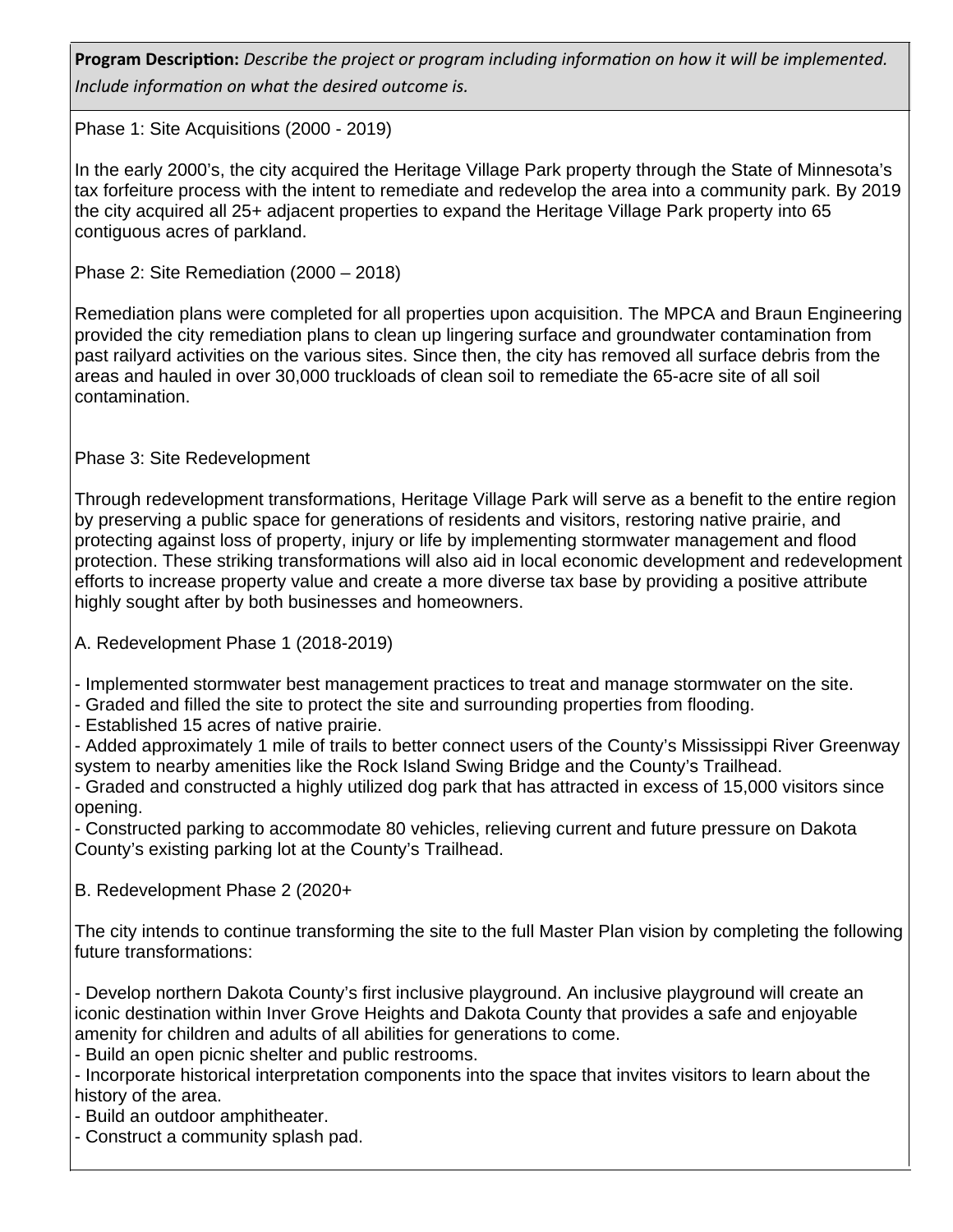**Goals and Objectives:** *Describe the project objectives in measurable terms.*

Through collaborative efforts with numerous stakeholder groups, the city has completed several Master Plan goals but strives to meet remaining goals to achieve the full Master vision for the community and visitors:

A. Completed Goals

- Remediate all contamination at the site.
- Clean-up areas of unsightliness.
- Enhance accessibility to nature and greenspace for residents and visitors.
- Connect the Mississippi River Regional Trail to Swing Bridge Park.
- Build an off-leash dog park to provide a low-cost outdoor community amenity.

### B. Future Goals

- Provide northern Dakota County's first inclusive playground.

- Spur development along Concord Boulevard by revitalizing this site.
- Create historic and educational exhibits to enhance visitor experience.
- Provide a large outdoor community gathering space to host outdoor Parks and Recreation events.

- Add placemaking elements along Concord Boulevard and Doffing Avenue to create a sense of community.

- Create regional destination by connecting Swing Bridge Park, the Mississippi River, the Mississippi River Greenway, Heritage Village Park and Concord Boulevard. County's first inclusive p

Spur development along Concord Boulevard by revitalizing this site. Create historic and educational exhibits to enhance visitor experience. Provide a large outdoor community gathering space to host outdoor Parks and Recreation events. Add placemaking elements along Concord Boulevard and Doffing Avenue to create a sense of community.

Create regional destination by connecting Swing Bridge Park, the Mississippi River, the Mississippi River Greenway, Heritage Village Park and Concord Boulevard. Provide northern Dakota County's first inclusive playground.

**Budget:** *Include in the budget all expenses for your project to including necessary training costs including any co-funding from other sources.* 

Since 2018, the city has invested over \$4.5 million dollars in property acquisition and park improvements to remediate and redevelop Heritage Village Park and Doffing Avenue. Through the help of partnerships, including the State of Minnesota and Dakota County, the city has received \$3.6 million in financial support. The city is determined to achieve the full Master Plan vision for this park and regional Mississippi area to provide a space that meets the needs of the community and visitors.

To assist the city in completing this vision, the city is requesting reimbursement of \$950,000 for previous property acquisitions and green infrastructure expenses incurred between January 2018 to present.

These eligible expenses include:

- Property acquisitions
- Environmental and planning consultant fees
- Hauling clean fill for soil remediation
- Site grading and clean fill for flood protection
- Native prairie planting and landscaping
- Stormwater management practices

Please see Appendix A for a budget summary.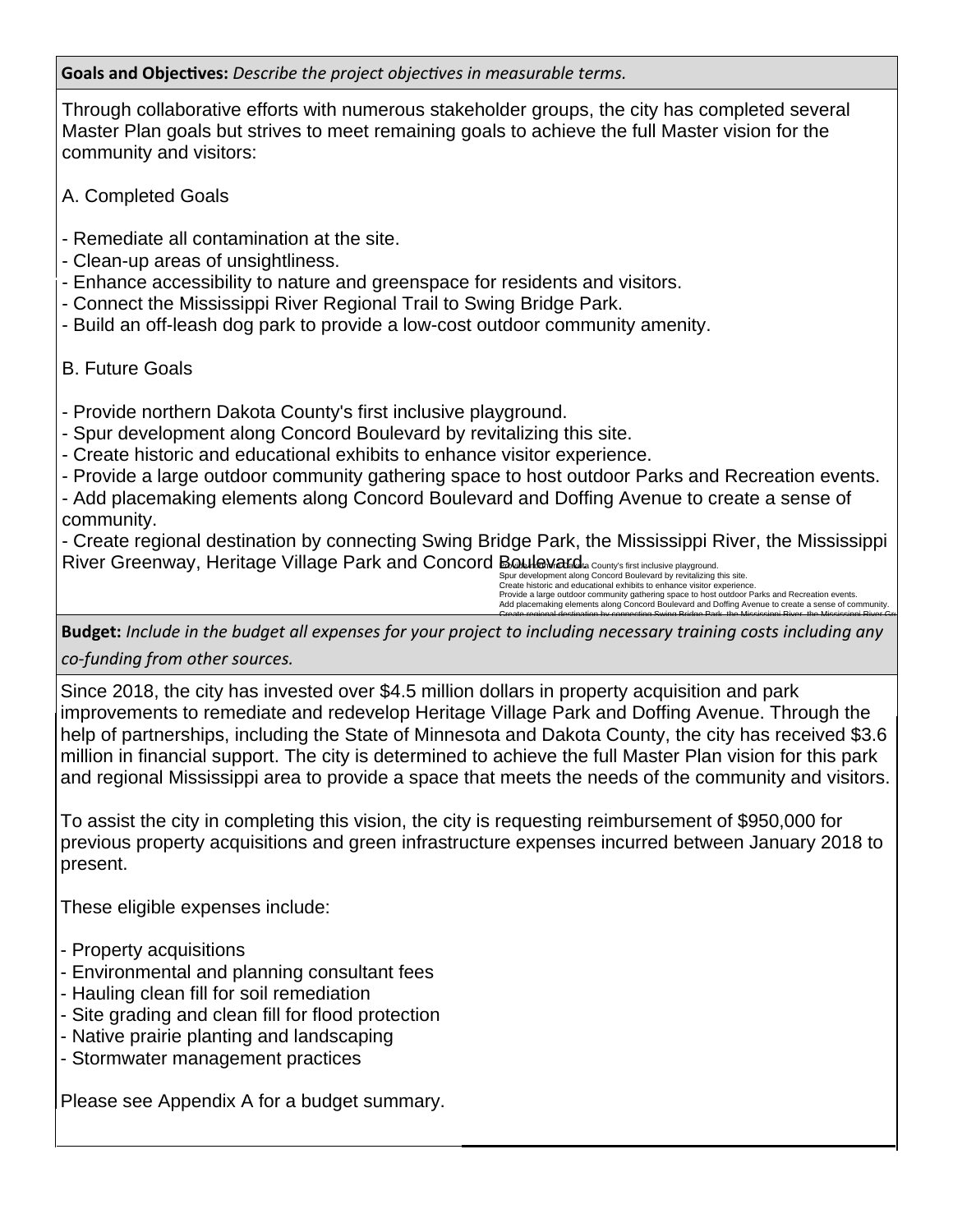**Evaluation:** *Provide information on the metrics that will be used to determine the effectiveness of the project or program.*

The City will evaluate the success of Heritage Village Park development by metrics such as:

- A. Metrics for Completed Phases
- 65 acres of land remediated of contamination
- 65 acres of greenspace constructed
- 15 acres of native habitat restoration
- 1 mile of trails constructed
- 25+ properties acquired and protected from flooding
- 500+ of dog park permits sold per year
- B. Metrics for Future Phases
- Number of people using the inclusive playground
- Number of redevelopment projects along Concord Boulevard
- Number of historic and educational exhibits incorporated in site development
- Number of large events held in community gathering space per year
- Attendance of large events held in community gathering space per year
- Number of nearby city blocks with new placemaking elements
- Number of non-resident visitors to the area

### **Appendix:**

*Include the staff qualifications, certifications, and skills. Describe the organization and include information indicating the organization's capacity to implement and sustain the program.* 

*Attach any relevant items in the appendix including letters of support, research support, organizational collateral, annual reports, etc.*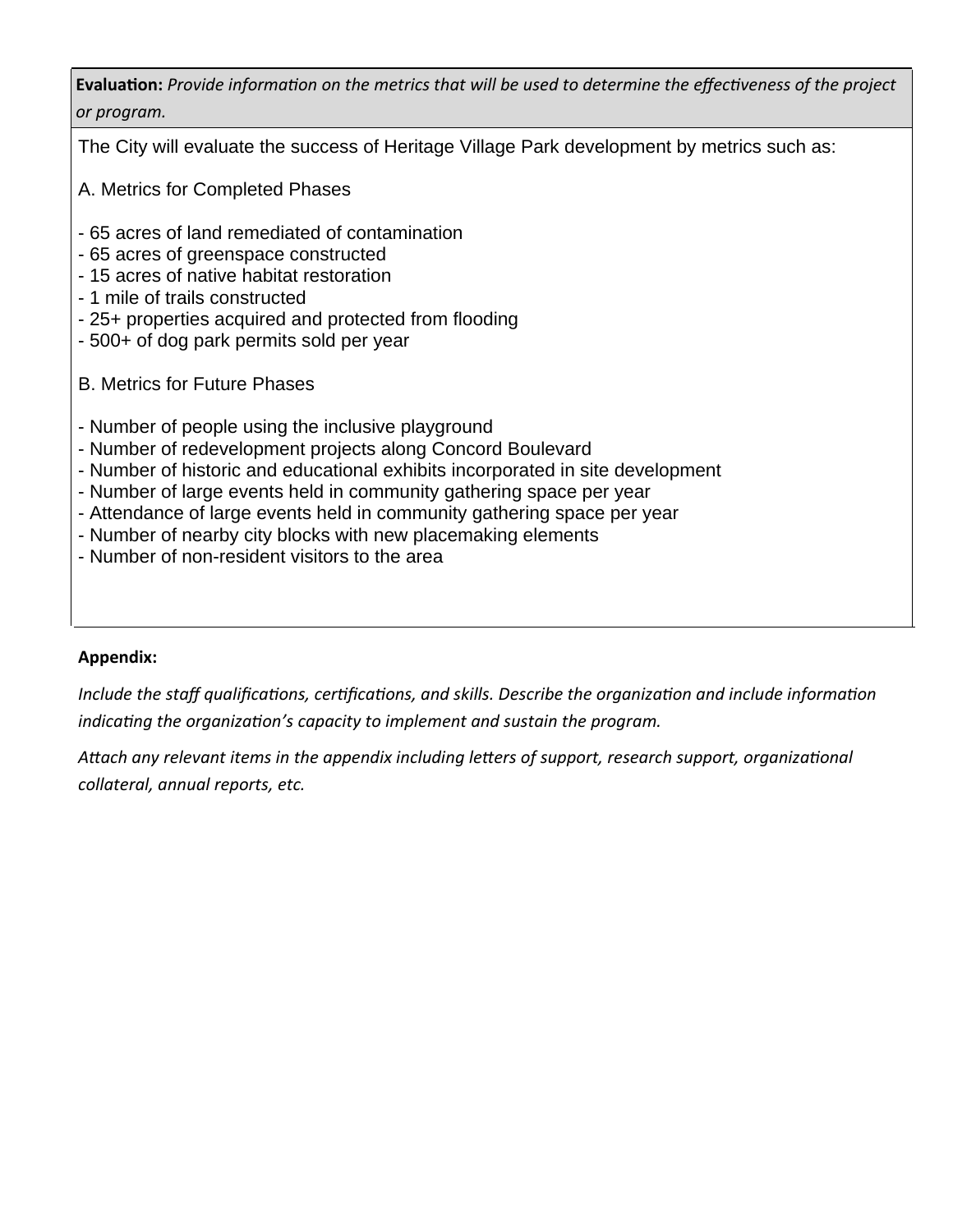## **Dakota County Environmental Legacy Fund Grant Heritage Village Park - Financial Summary**

|                      | <b>Doffing Ave Property Acquisition</b> |             |              | <b>Park Improvements</b> |             |             |              |  |  |
|----------------------|-----------------------------------------|-------------|--------------|--------------------------|-------------|-------------|--------------|--|--|
|                      | <b>Expense</b>                          | Revenue     |              | <b>Expense</b>           |             | Revenue     |              |  |  |
| 199X - 12/31/2017    | \$3,145,556                             | \$74,068    | Federal      |                          |             | <b>NA</b>   | Federal      |  |  |
|                      |                                         | \$1,847,280 | State        |                          |             | \$219,048   | State        |  |  |
|                      |                                         | \$201,659   | County       | \$771,579                | \$6,000     | County      |              |  |  |
|                      |                                         | \$1,015,693 | City         |                          |             |             | City         |  |  |
|                      |                                         | \$6,856     | Other        |                          |             |             | Other        |  |  |
|                      |                                         | \$3,145,556 | <b>Total</b> |                          |             | \$771,579   | <b>Total</b> |  |  |
|                      |                                         |             |              |                          |             |             |              |  |  |
| $1/1/2018$ - present | \$1,783,664                             | <b>NA</b>   | Federal      | Green                    | Grey        | <b>NA</b>   | Federal      |  |  |
|                      |                                         | \$774,648   | State        |                          | \$1,120,901 | \$1,647,102 | State        |  |  |
|                      |                                         | \$497,555   | County       |                          |             | \$621,814   | County       |  |  |
|                      |                                         | \$511,461   | City         | \$1,692,995              |             | \$544,245   | City         |  |  |
|                      |                                         | <b>NA</b>   | Other        |                          |             | \$735       | Other        |  |  |
|                      |                                         | \$1,783,664 | <b>Total</b> |                          |             | \$2,813,896 | <b>Total</b> |  |  |
| <b>Grand Total</b>   | \$4,929,220                             | \$4,929,220 |              |                          | \$3,585,475 |             |              |  |  |

#### **Notes:**

- Doffing Ave Property Acquisition includes all properties acquired along Doffing Ave. include acquisition, environmental, legal, remediation, etc.
- Green Park expenses include: planning, clean fill, landscaping, grading, erosion control, storm water, etc.
- Grey Park expenses include: trails, parking lots, fencing, pipe, electrical, etc.
- City funding includes: Park Dedication, General Fund, Utility Funds
- The City has eligible ELF Grant expenses (\$511,461 + \$544,245) which equal \$1,028,707 and requests reimbursement of \$950,000
- There are no expenses related to the Rock Island Swing Bridge in the numbers presented in this summary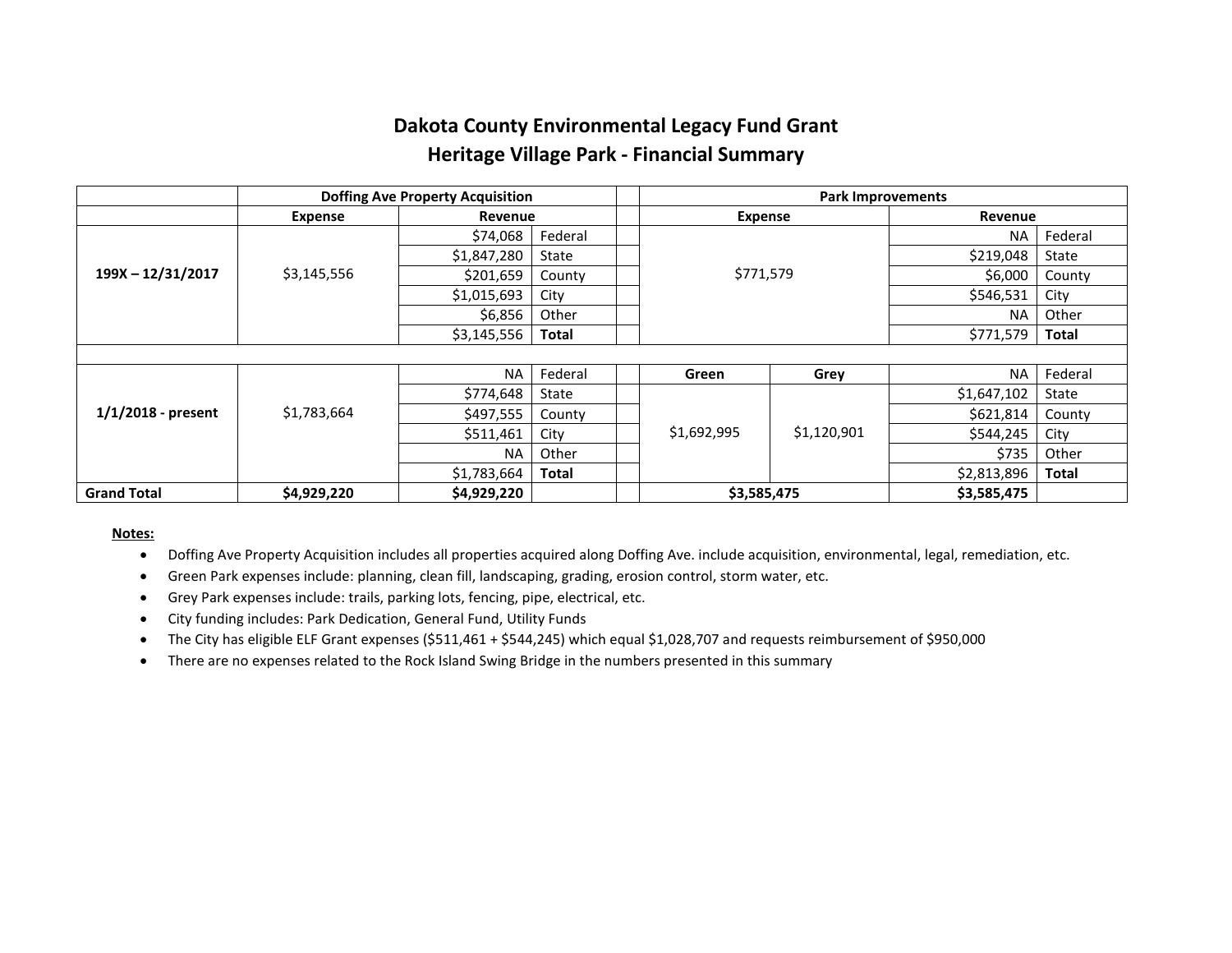### Staff Qualifications

Eric Carlson, Parks & Recreation Director for the City of Inver Grove Heights since January 2007, is the primary staff member involved with Heritage Village Park site remediation, land acquisition and site redevelopment. Mr. Carlson will also assist with grant administration if the grant were awarded. Prior to coming to Inver Grove Heights, Mr. Carlson served the City of Champlin as their Parks & Public Works Director for 7 years. Mr. Carlson also has worked for the City of Burnsville in Park Maintenance, as a Recreation Supervisor, and a Recreation Facility Manager over a 9-year period. Mr. Carlson holds a Bachelor of Science in Recreation from the University of North Dakota in Grand Forks, North Dakota, and a Master of Arts in Public Administration from Hamline University in St. Paul, Minnesota. Mr. Carlson is a Certified Park and Recreation Executive (CPRE) through the National Recreation and Parks Association.

Amy Hove has been employed as the Finance Director for the City of Inver Grove Heights since January 2020 and is responsible for the proper recording of all financial transactions within the City, including any local, state or federal grants. Prior to employment with Inver Grove Heights, Amy was the Finance Director for the City of Lake City for three years and before that the Finance Controller for Goodhue County. Amy has a Bachelor of Arts with a major in Accounting and minor in Economics from Luther College in Decorah, Iowa. Amy has been responsible for financial oversight at the very highest levels in local government for over fifteen years and has prepared government financial statements for over twenty years.

### **Consultants**

The following consultants have assisted the city for this project:

Braun Intertec – Environmental Remediation WSB - Landscape Architect

### About Inver Grove Heights, Minnesota

Located in northern Dakota County, Inver Grove Heights expands over 28 square miles and is approximately 10 miles south from downtown St. Paul, Minnesota. Being situated along the Mississippi River has given Inver Grove Heights a rich history as a River City and provides the community a beautiful natural setting and year-round recreational activities. Together, Heritage Village Park and Rock Island Swing Bridge Park preserve this River City legacy by providing passive recreation, historic education, a dog park and community gathering space along the Mississippi River for generations to come.

Today, Inver Grove Heights is home to approximately 35,000 residents and is expected to have a population that exceeds 46,000 by 2040. Since settlement in 1852, the city's development pattern has extended west and southwest from the original Village on the Mississippi River in what is now known as the Concord neighborhood. Since the creation of the City of Inver Grove Heights in 1965, the community has grown considerably. The pace of development in the area increased during the 1970s and 1980s in response to improved accessibility provided by major freeways including I-494, TH 55 and Highway 52. While today, the supply of vacant land is still attracting new homeowners and businesses.

The rolling wooded terrain of the city provides for an engaging mix of residential dwellings and commercial facilities. Residents have a wide choice of housing, ranging from apartments to